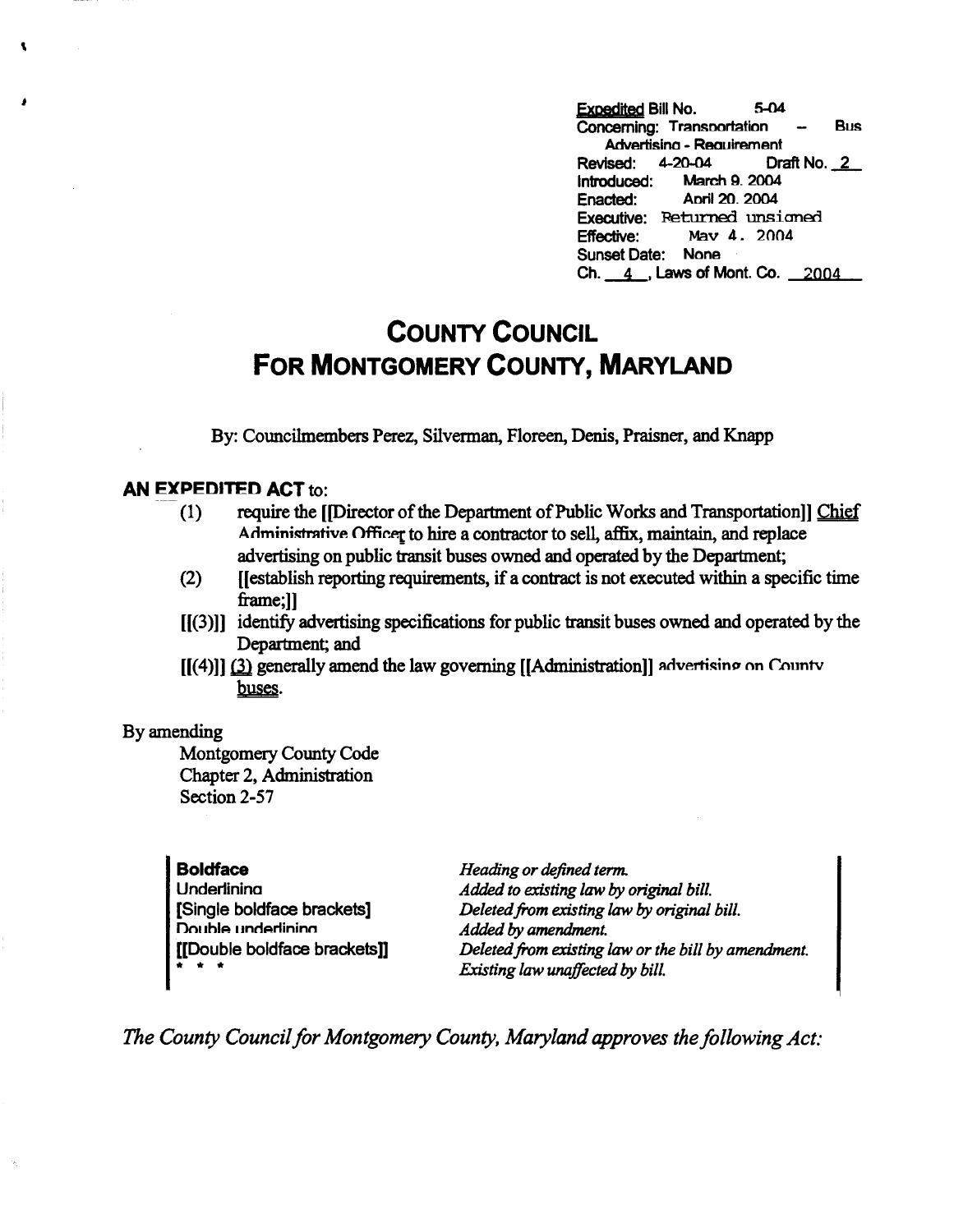$\pmb{\mathfrak{r}}$ 

 $\mathbf{r}$ 

|            | Sec. 1. Section 2-57 is amended as follows:                                 |
|------------|-----------------------------------------------------------------------------|
|            | 2-57. [Reserved] Bus Advertising.                                           |
| <u>(a)</u> | The [[Director of Public Works and Transportation]] Chief                   |
|            | Administrative Officer must issue a request for proposals for a             |
|            | contractor to sell, affix, maintain and replace exterior and interior       |
|            | advertisements [[for]] on and in public transit buses owned [[and]] or      |
|            | operated by the Department of Public Works and Transportation.              |
| <u>(b)</u> | The contract must allow advertisements to be placed on all public transit   |
|            | buses owned or operated by the Department. A contract must be               |
|            | executed and advertising must begin within 6 months after a request is      |
|            | issued. [If a contract is not executed as required. the Director must:      |
|            | $\Omega$<br>report to the Council why the deadline has not been met;        |
|            | (2)<br>submit a revised schedule: and                                       |
|            | (3)<br>estimate the revenue loss from any delay.]                           |
| (c)        | Only commercial advertisements. or [[advertisements]] County                |
|            | government notices that [[promote]] inform the nublic of a County           |
|            | program or service, may be placed on or in public transit buses owned       |
|            | <u>[[and]] or operated by the Department. County</u> [[advertisements may]] |
|            | notices must comprise [[no more than]] at least 10% of all exterior         |
|            | advertising space and [[no more than 10%]] 20% of all interior              |
|            | advertising space.                                                          |
| <u>(d)</u> | An advertisement or notice must not:                                        |
|            | exceed 50 square feet; or<br>$\Omega$                                       |
|            | (2)<br>cover a window of any [[public transit]] bus [[owned or operated     |
|            | by the Department].                                                         |
| <u>(e)</u> | All [[advertising]] revenue derived from bus advertising must be            |
|            | deposited in the Mass Transit Facilities Fund.                              |
|            |                                                                             |